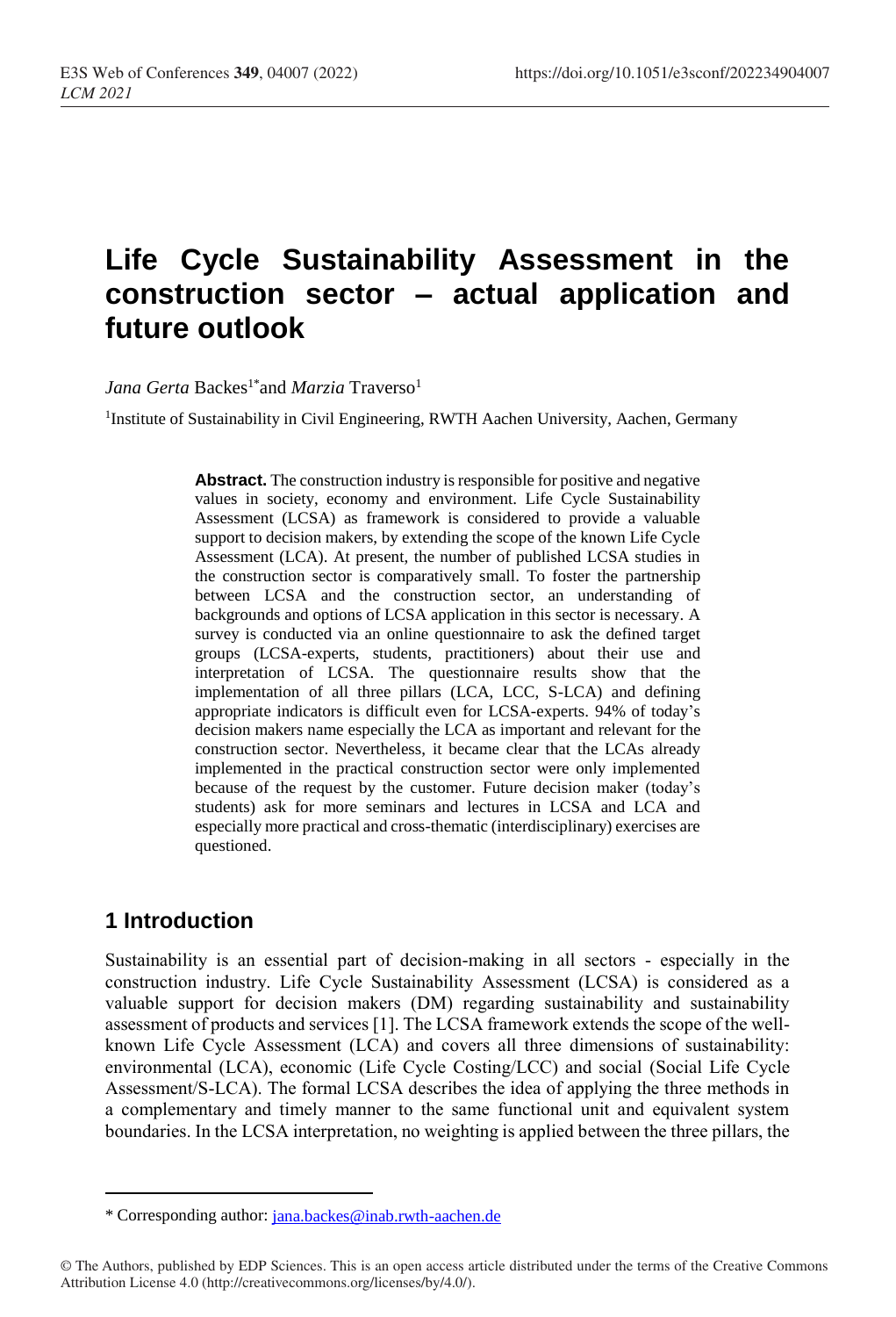three assessments are equivalent, and an underperformance of one pillar cannot be compensated by a better performance of another pillar. [2,3]

The construction industry is responsible for 10% of the world's gross domestic product (GDP) and employs 100 million people on the one hand; on the other hand, this industry simultaneously contributes significantly to resource depletion, energy consumption, and  $CO<sub>2</sub>$ emissions [4,5]. A detailed and structured literature review that analyzed several LCSA studies in the construction sector showed that construction projects involve a variety of impact criteria where sustainability is not a primary consideration. Only 11% of the literature considered refer to LCSA [6]. To date, the holistically named sustainability assessment often focuses mainly on environmentally sound construction design and materials to minimize environmental impacts - also evident in the review, with increased use of LCAs. [6]

All studies reviewed call for improvement in the application, interpretation, and communication of LCSA [6]. Especially in the construction sector, it is important to understand what sustainability means, if the LCSA idea is known, if the approach is already applied and if not, what the reasons are.

The main goal of the actual study was to promote the partnership between LCSA and the construction sector - to gain an understanding of the background and opportunities for LCSA application in this sector. Three surveys on sustainability and LCSA in general and explicitly in the construction sector will provide first answers and generate directional approaches.

## **2 Methodology**

Based on a previous conference participation (LCIC, Berlin 2020)[7], the detailed literature review [6] and on personal interviews with German construction experts as well as students of civil and environmental engineering, three relevant target groups (TGs) for this main question were defined (Table 1).

| Target Group<br>(TG)   |                                                                                                                                                            | $\overline{2}$                                                                                                                                                                  | 3                                                                                                                        |
|------------------------|------------------------------------------------------------------------------------------------------------------------------------------------------------|---------------------------------------------------------------------------------------------------------------------------------------------------------------------------------|--------------------------------------------------------------------------------------------------------------------------|
|                        | LCSA experts<br>worldwide,<br>independent of<br>construction sector                                                                                        | students on<br>environmental and<br>construction<br>engineering, mainly<br>German (future decision<br>maker (DM))                                                               | today's decision<br>maker (DM)<br>(planners, architects)                                                                 |
| Contact via            | mail and network;<br>based on publications                                                                                                                 | social media and<br>network                                                                                                                                                     | mail and network                                                                                                         |
| Reason for TG          | experts in LCSA,<br>familiar with LCSA<br>challenges and<br>chances                                                                                        | future employees and<br>decision maker                                                                                                                                          | actual employees in<br>construction sector<br>and DM                                                                     |
| Objective of<br>survey | clarify whether and<br>how the LCSA<br>framework can be<br>modified or simplified<br>in order to reduce the<br>application threshold<br>and its complexity | clarify whether LCSA<br>or individual parts of<br>sustainability<br>assessment (e.g. $LCA$ )<br>are known and taught<br>and whether one can<br>assume an increasing<br>interest | clarify whether and to<br>what extent<br>practitioners are<br>aware of LCSA and<br>what challenges<br>practitioners face |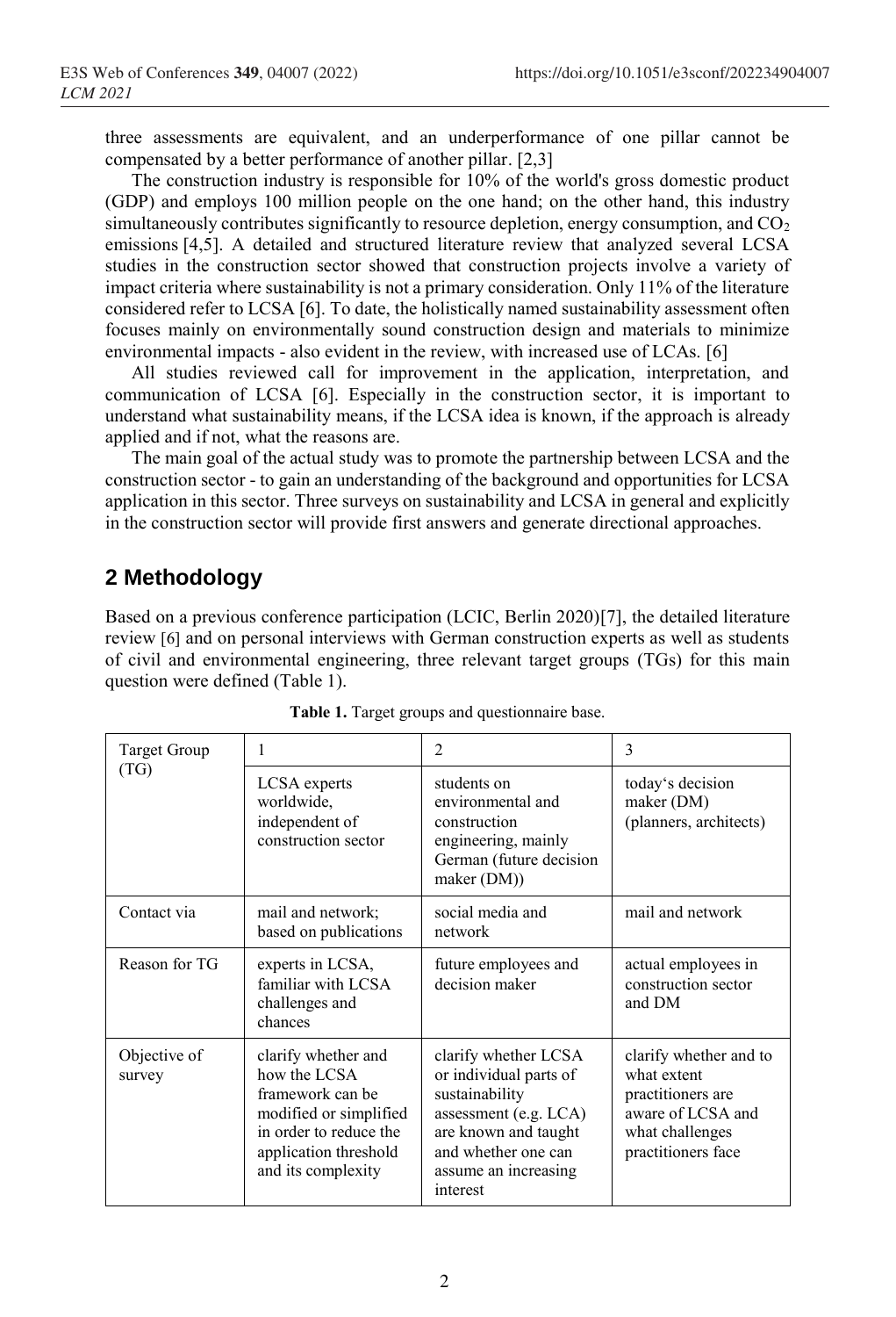| No. of questions $\vert$ 25 |      |     |  |
|-----------------------------|------|-----|--|
| No. respondents             | - 67 | 143 |  |

TG 1 represents international LCSA experts. Through this expert target group, it should become clear whether and how the LCSA framework can be modified or simplified to reduce the application threshold and complexity. The survey was distributed mainly by mail to university and private contacts as well as to the first authors of numerous scientific publications on LCSA. TG 2 contains environmental and civil engineering students. As future decision makers (DM) in the construction sector, students have a special importance in the field of sustainability assessment. These future DM were approached via social media. TG 3 consists of current DMs in the construction sector, including personal (industry) contacts and research collaborations from the construction sector – reached via mail. This target group will reveal whether and to what extent practitioners are aware of LCSA and what chances and challenges exist.

Surveys (qualitative  $\&$  quantitative) were conducted with all three target groups using the deductive method. The target group-specific questionnaires were created using 'UmfrageOnline' [8]. The method of data collection is thus based on an anonymous online survey. Reasons for conducting the surveys online are

- the advantages of a high coverage (time and place are irrelevant),
- time efficiency (3 target groups) during the creation,
- the pandemic situation as well as
- the simplified and accelerated result evaluation.

Individual hypotheses were assumed for each target group. Due to different hypotheses and slightly different objectives per TG, the individual questionnaires were built on a different number of questions (Tab. 1) and answering period varied. However, specifically for TGs 2 and 3, some questions were asked identically in order to explicitly compare the generations (todays and future DM). The questionnaire for TG 1 asks significantly more technical questions about LCSA. Despite slightly varying objectives and individual questions, one main hypothesis (*Hmain*) was defined for all TGs: *The LCSA framework in its current form is poorly understood and too complex to serve as a basis for decision-making on sustainability, especially in the construction sector*.

## **3 Results & Discussion**

TG 1, representing 67 LCSA-experts, answered a questionnaire with 25 questions. 62% of respondents are environmental engineers, 65% of all respondents work in research at universities or research institutes. Asking respondents explicitly about the application of LCSA, 57% find it very difficult and 35% find it partially difficult to implement all three pillars equally. Only 8% of respondents do not find it difficult to define the same system boundaries for all three assessments (Fig.1).

Only 3% of respondents find it easy to make a good and simple selection of appropriate indicators. 87% of the respondents are convinced that the LCSA should be linked to the Sustainable Development Goals [9,10]. Especially in the free text answers, difficulties such as the final interpretation of LCSA, weighting and communication problems become apparent. Standardization is repeatedly demanded and thus 60% of experts state that a set of predefined indicators and an adequate visualization tool are necessary for an improved implementation and support of DM (Fig.2, Fig.3).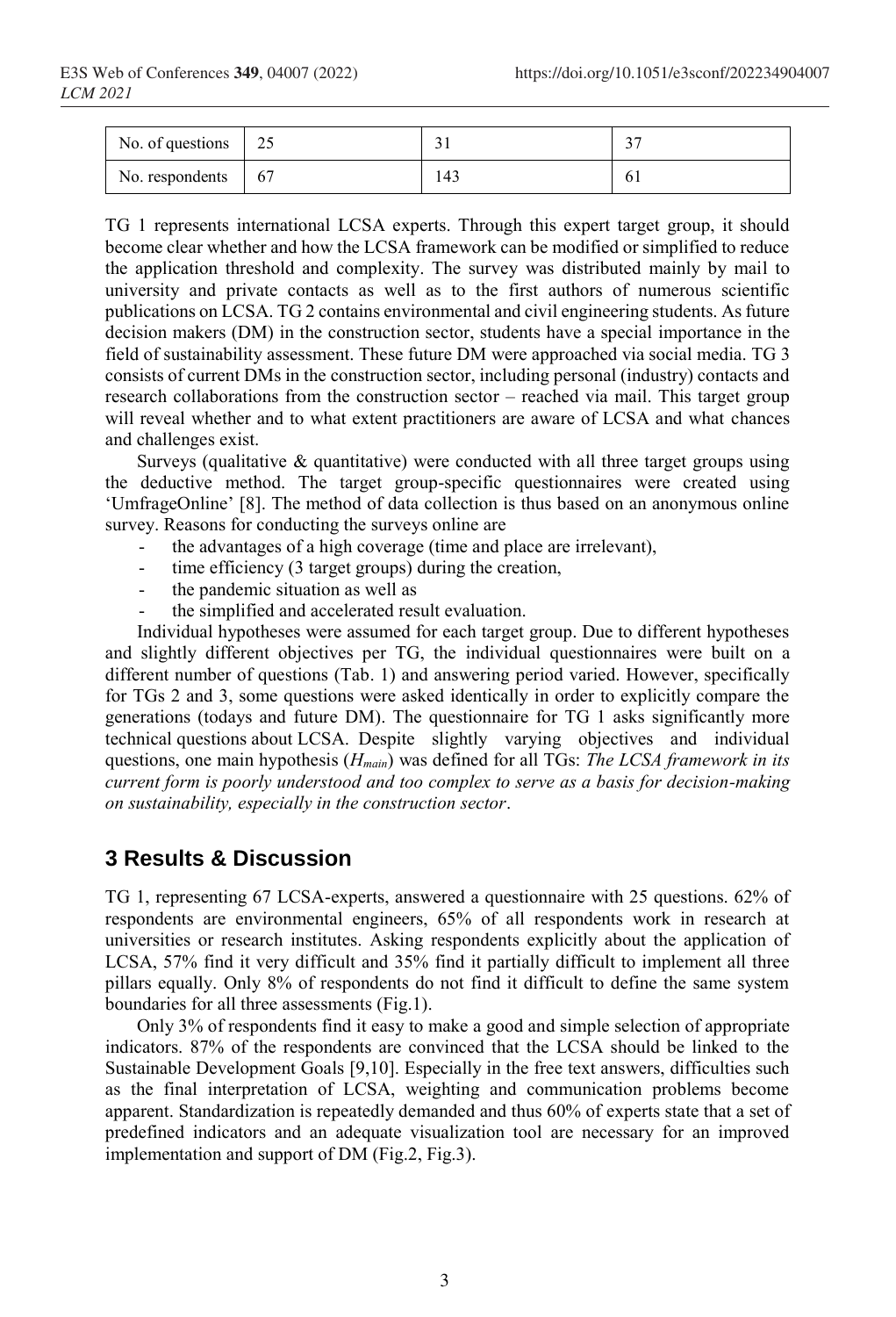Defining equivalent system boundaries for all three assessments for me is:











**Figure 3.** LCSA experts and visualization tool.

In TG 2, 143 respondents (53% male, 47% female) answered the questionnaire consisting of 31 questions. 63% of the respondents are civil engineering students, indicating the area of future DM in the construction sector. 54% of the students are in their fifth and higher bachelor's semester (up to and including master's). Of the respondents, 62% indicate that sustainability is generally a focus in their studies. However, only 38% of respondents are aware of the LCSA, while in contrast, all respondents call for more LCA to be conducted in the building sector as a pillar of the LCSA (not being at the beginning of their studies). Less than 10% of the students surveyed have already engaged in a sustainability assessment in practice - if this happened, it was in the context of a seminar. More than 70% of students would like to see more courses and seminars on sustainability, as they are more interested in the topic and would like to have more hands-on practice with sustainability assessment. There is a desire to address the topic not only in the construction field, but that cross-topic and cross-disciplinary events are offered.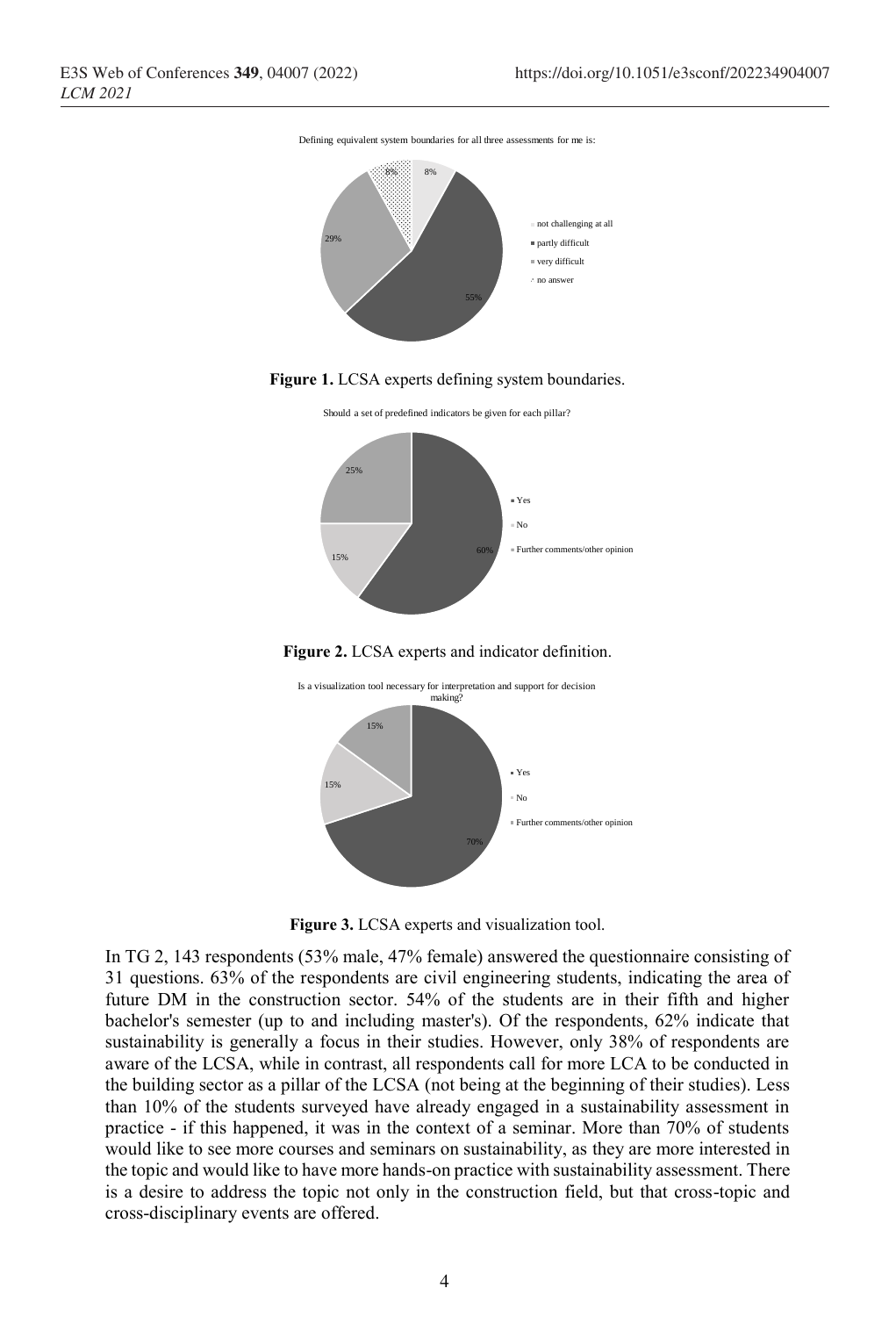TG 3 represents actual DMs in the construction sector. 79 respondents (56% male, 44% female) participated in this study with 39 questions. 68% of respondents work in planning/architecture and 57% of all respondents indicated that sustainability is a focus in their company. 94% of today's DM name LCA as important and relevant for construction sector. Yet, over 60% have never conducted a life cycle assessment (as one pillar of LCSA). LCC and S-LCA were never assessed by any of the requested DMs. If an LCA was assessed, this only happened as it was asked by clients. When being asked about LCSA, 51% of all respondents indicated that they have heard of LCSA. None of the respondents ever did or questioned a LCSA. Further, actual DM seem to ignore the equality of the three pillars as they rate the economic pillar as most important: economic > environmental > social (pillar). An open question of what exactly sustainability means to the DM was not asked in the survey. However, it is clear from the responses evaluated that, after the relevance of costs, the aspects of pollutant-free building products and energy efficiency in the use phase are regarded as sustainable – what is not in line with the understanding of life cycle-based sustainability.

A large proportion (over 50%) of respondents from all three target groups are concerned with sustainability in general and also consider it relevant. In the two working target groups (1 & 3), knowledge of LCSA is greater than among students, which initially suggests that LCSA education in teaching at universities can still be optimized. In TGs 2 and 3, individual assessments such as LCA were hardly implemented independently, nor was there any independent implementation of LCSA. In TG 2, it is clear that this is increasingly due to insufficient (training) education and that students would like to have the opportunity to learn more about it and especially practice its implementation. In TG 3, it is noticeable that the sustainability assessment was increasingly only carried out at the request of the customer or will be carried out in the future. The need for standardization, predefined indicators and visualization options emerges from the survey of experts (TG 1). Since this is already demanded by experts, it can be assumed that these demands are imperative in order to also facilitate the entry of TGs 2 and 3 into the topic area and to integrate it into their knowledge and practice in the long term. DM must receive increased and mandatory training, e.g. via the Chamber of Architects/Engineers/Craftsmen. Another option could be to include LCA in the listed basic services of the Official Scale of Fees for Services by Architects and Engineers (HOAI). Also, consumers have a relevant influence, since LCAs, in these specific cases, have only been carried out if the consumer questions them (even though norms or labels might require LCA). In particular, raising awareness of complex and diverse interdependencies in the construction sector (three pillars, life cycle, strength, stiffness, material selection, etc.) seems highly relevant. The results presented are a first insight into the findings, although some limitations of the studies should already be mentioned: TG 3 consists of selected and directly contacted individuals and companies from the German construction sector. Furthermore, in this study there is a large focus on certification systems (such as BREEAM [11] or LEED [12]), which are not primarily focused on LCSA. TG 2 are mainly students of German universities, and certainly a large part of these students can be attributed to RWTH Aachen University. The two TGs could have been extended internationally and survey periods could have been extended. TG 1 was contacted worldwide, but in a very subjectspecific manner - it cannot be ensured that all experts worldwide were contacted, as this survey is based on authorship and personal contacts.

# **4 Conclusion**

As a first interim result of this research, it can be summarized that *Hmain* (*LCSA framework in its current form is little known and too complex to base decision-making regarding sustainability, particularly in the construction sector*) has to be proven true. LCSA is hardly known among actual and future decision-makers in the construction sector. Concerning